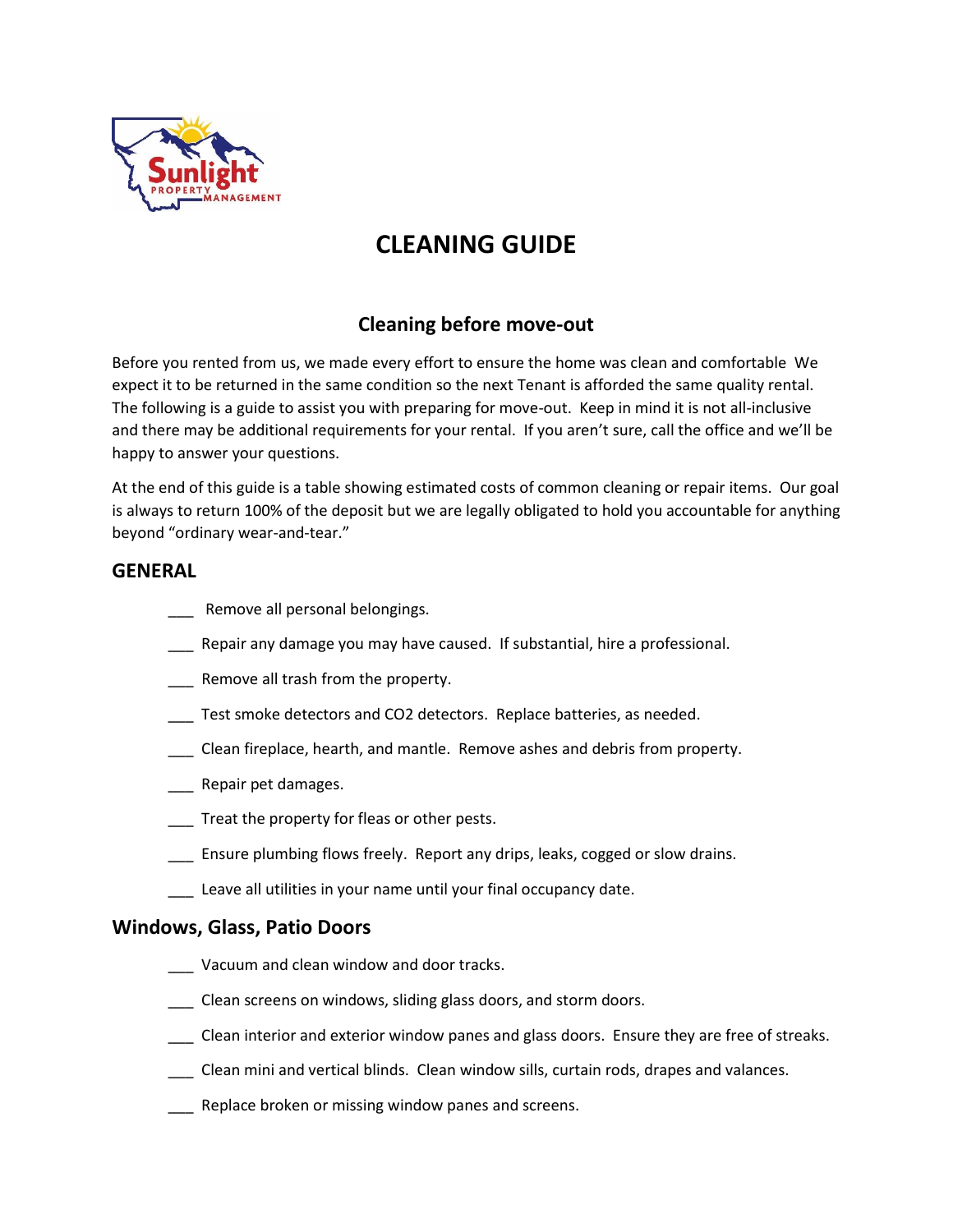\_\_\_ Replace all damaged or broken window coverings.

### **Floors**

\_\_\_ Sweep all vinyl, linoleum, laminate, and hardwood floors per manufacturer directions. All non-carpeted floors must be cleaned, mopped and free of dirt and grime.

\_\_\_ Do not use bleach or ammonia-based cleaners on laminate or hardwood floors. Use only a damp mop.

\_\_\_ Vacuum all carpets in preparation of professional carpet cleaning.

### **Doors**

\_\_\_ Clean all exterior doors, front and back.

\_\_\_ Remove all unauthorized bedroom locking door knobs installed by Tenants.

\_\_\_ Check for damages and proper operation.

# **Light Fixtures and Ceiling Fans**

\_\_\_ Remove all globes, fixtures, etc. Clean inside and out. Replace broken globes and burned

Out lights. Ensure light bulbs are of the appropriate wattage and style (dimming, globe, candle,

etc.)

\_\_\_ Clean ceiling fan blades on top, bottom, and edges. Check the ceiling to see if dust has

Collected above the ceiling fan and clean it if it has.

### **Walls and Ceilings**

\_\_\_ Spot clean all walls and ceiling to remove grease, food, mold, grime, fingerprints, crayon or

furniture marks, etc.

\_\_\_ Remove all nails, screws, staples or other devices you used to hang items. Do not spackle or paint! Any holes larger than a nail hole must be repaired professionally. Touch-up paint must match the existing color and sheen. If it does not match, you will be charged.

\_\_\_ Wipe off all baseboards.

\_\_\_ Remove dust from air vents.

\_\_\_ Clean all wall switch plates, particularly light switches. Replace any broken cover plates for light switches or electrical outlets.

# **HVAC Unit and Vents**

\_\_\_ Remove vents and clean.

\_\_\_ Clean the floor surrounding vents.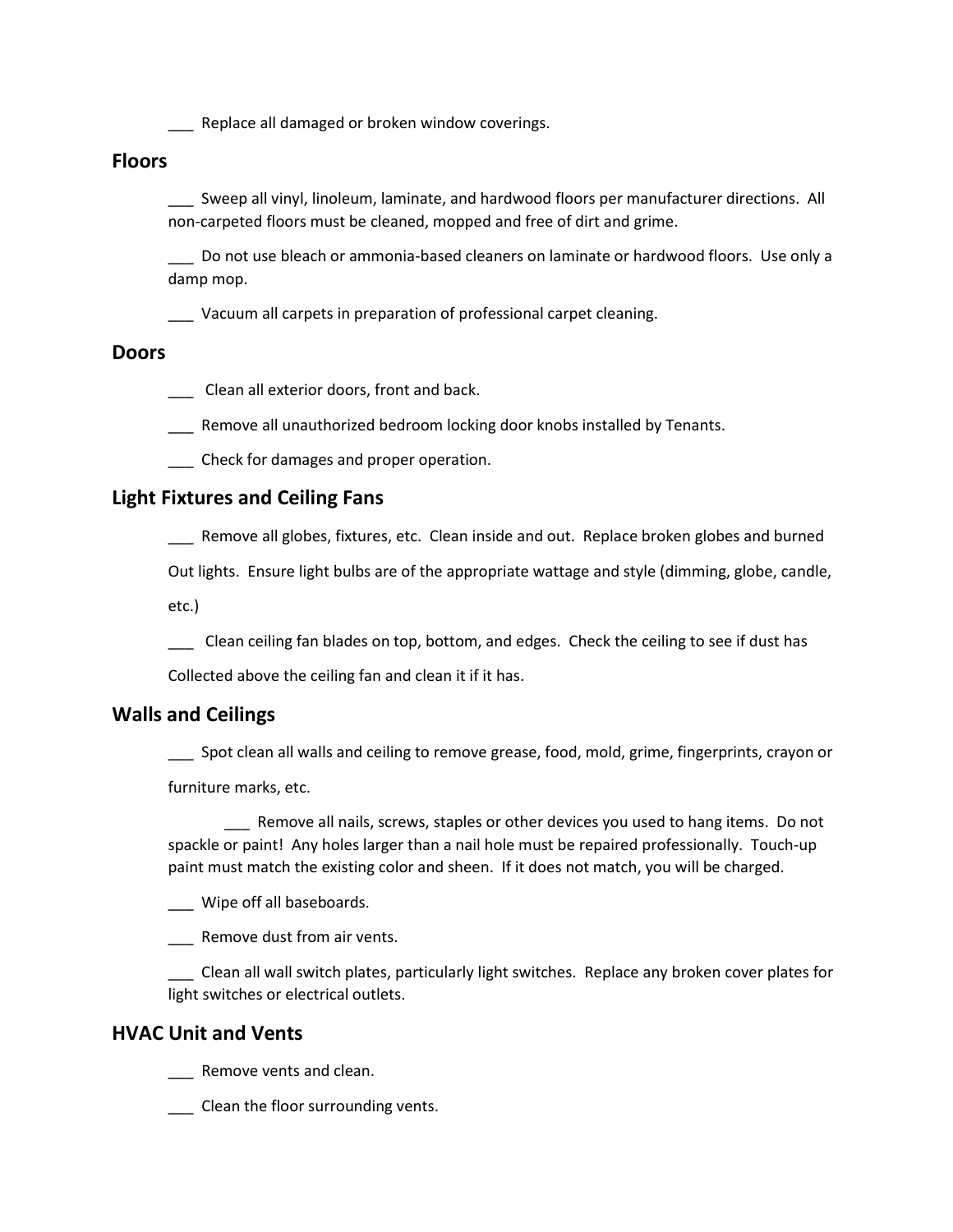- \_\_\_ Vacuum the intake area under the HAVC unit, if possible.
- \_\_\_ Replace all air filters.

### **Furnace and Water Heater**

- \_\_\_ Wipe exterior of furnace and water heater. Do not dismantle anything!
- \_\_\_ Clean cold-air return vents and install new filter.
- \_\_\_ Replace all air filters.

#### **KITCHEN**

**Oven** (Do not use oven cleaner on a self-cleaning stove as it will damage the interior!)

- \_\_\_ Clean inside of oven, oven racks, broiler pan, and drawers.
- \_\_\_ Clean top, bottom, and sides of oven door.
- \_\_\_ Remove all cleaner residue or ash from interior.
- \_\_\_ Clean underneath the elements.
- \_\_\_ Do not attempt to pull gas ovens away from the wall!! Clean underneath by removing the

Drawer.

# **Stove / Range/ Range Hood / Bottom of Micro Hood**

- \_\_\_ Remove vent hood filter. Soak in very hot, soapy water for ten minutes. Clean, rinse, and
- Dry before putting it back in.
- \_\_\_ Scrub all rims, ridges and underside of hood to remove grease splatter and grime.
- \_\_\_ Clean stove top range hood.
- \_\_\_ Clean all metal parts of burners, including the prongs of cooking elements.
- \_\_\_ Remove lower drawer and clean out. Clean underneath the oven before replacing drawer.
- \_\_\_ Clean control knobs. Replace and that are broken.
- \_\_\_ Was and dry outside of the stove.
- Lift lid of stove top and clean underneath.
- \_\_\_ Replace drip pans.

#### **Dishwasher**

\_\_\_ Clean racks, baskets, rollers, gaskets, door edges and walls so they are free of food and soap.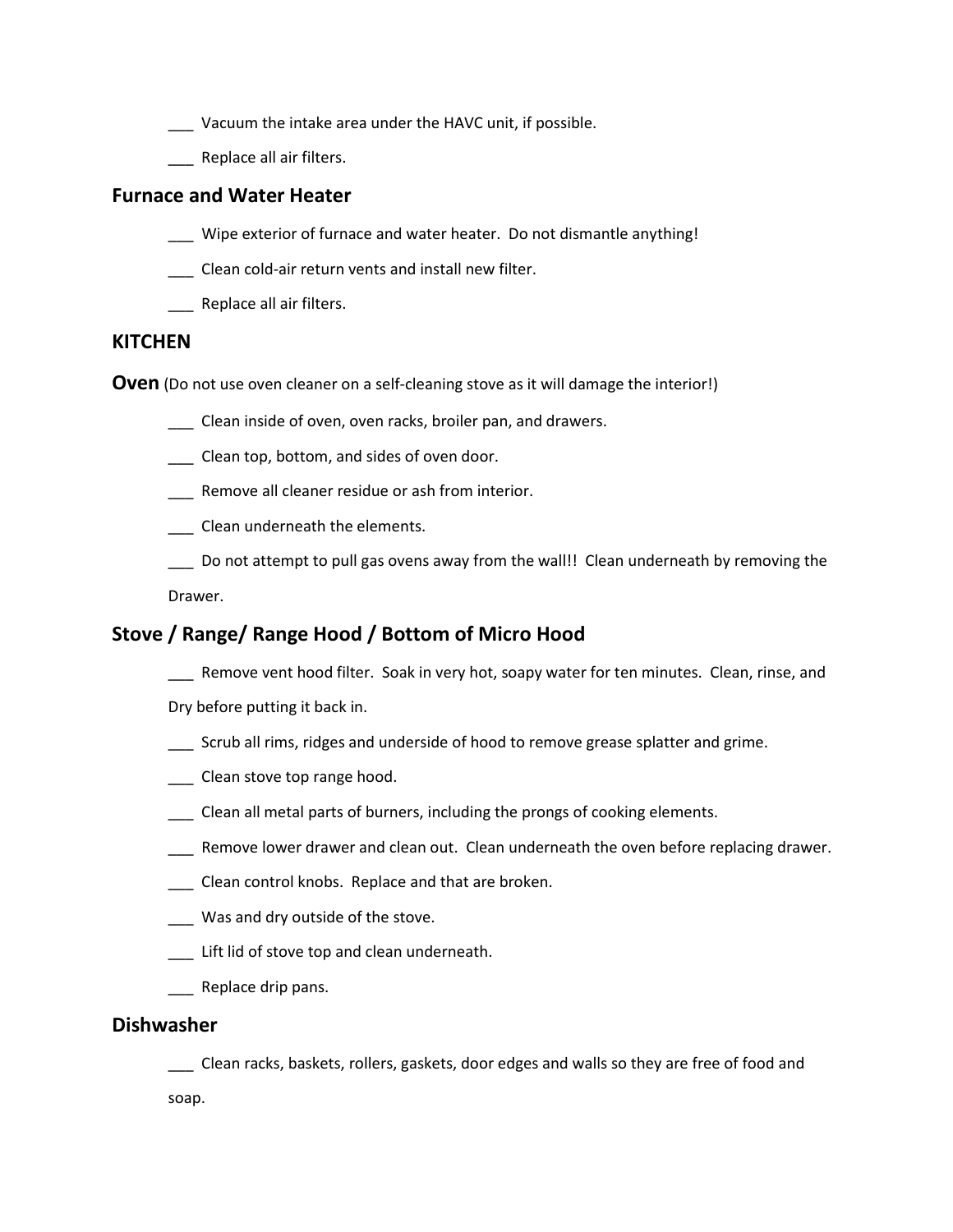\_\_\_ Clean top, bottom, and side of dishwasher door, particularly around the rubber strip.

# **Refrigerator**

- Remove all food from the refrigerator.
- \_\_\_ Unplug while cleaning.
- \_\_\_ Clean thoroughly inside and out with a disinfectant cleaner or warm water.
- \_\_\_ Clean top and bottom of shelves. Clean inside and outside of drawers.
- \_\_\_ Clean storage compartments.
- \_\_\_ Defrost freezer and clean.
- \_\_\_ Remove and clean "kick plate" on the bottom of fridge.
- \_\_\_ Vacuum out coils.
- **\_\_\_** Remove, empty and clean drain pan.
- \_\_\_ Clean folds in the rubber seals on doors.
- \_\_\_ Pull away from wall to clean exterior portions, including the top and to sweep and mop

behind the fridge.

\_\_\_ After the fridge is clean and dried, plug it back in and close the doors.

#### **Cabinets and drawers**

\_\_\_ Clean al food, grease, dirt, dust, and hair from shelves, drawers, lazy Susans, cutting boards,

etc.

- \_\_\_ Clean both sides of cabinet doors and drawers.
- \_\_\_ Clean exteriors of cabinets and drawers to remove fingerprints, food, grease, etc.
- \_\_\_ Wash cupboards inside and out.
- \_\_\_ Wipe out drawers.
- \_\_\_ Clean and disinfect all countertops.

#### **Sink and surrounding areas**

- \_\_\_ Garbage disposal should be empty and functional.
- \_\_\_ Clean sink, drain, chrome fixtures, and pipes under sink.
- \_\_\_ Clean and shine faucets and handles.
- \_\_\_ Clean backsplash area to remove grease, dried food, dust, etc.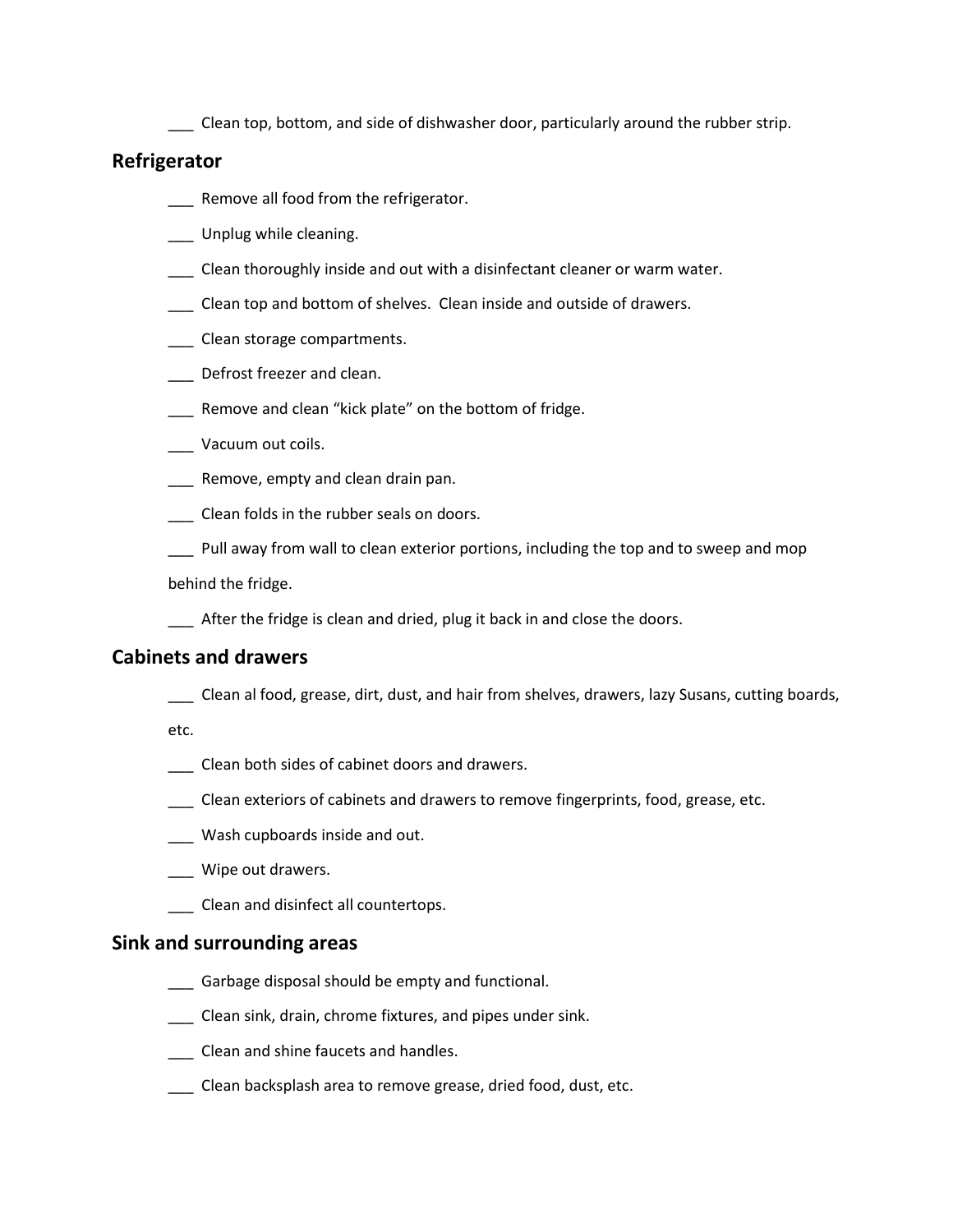- \_\_\_ Clean all countertops.
- \_\_\_ Clean microwave inside and out. Pay particular attention to vents.

### **BATHROOMS**

#### **Toilets**

- Scrub with disinfectant cleanser.
- Remove all dirt and stains.
- Clean top of tank, lid, top and bottom of seat, bowl, and base.
- \_\_\_ Scrub toilet bowl of rust, lime and scale buildup.

#### **Sinks**

- \_\_\_ Clean sink, drain, chrome fixtures, and pipes under sink.
- \_\_\_ Check for drips leaks, clogged or slow drains.

#### **Mirrors**

- \_\_\_ Clean mirrors so they are free of dirt and streaks.
- \_\_\_ Clean all glass (e.g. shower door, windows)

#### **Floors**

- \_\_\_ Sweep, mop, or vacuum.
- \_\_\_ Vacuum and / or wash rugs.
- \_\_\_ Clean baseboards, particularly around toilet and shower/tub.

#### **Shower and tub**

\_\_\_ Clean shower walls, bathtub interiors and shower doors meticulously to remove all dirt,

Soap buildup, mold, and hair.

- \_\_\_ Bleach grout.
- \_\_\_ Clean shower doors, frames and tracks.

# **Vanities and cabinets**

- \_\_\_ Clean the medicine cabinet shelves.
- \_\_\_ Clean interior and exterior of cabinets and drawers.
- \_\_\_ Clean out bathroom drawers and vanity.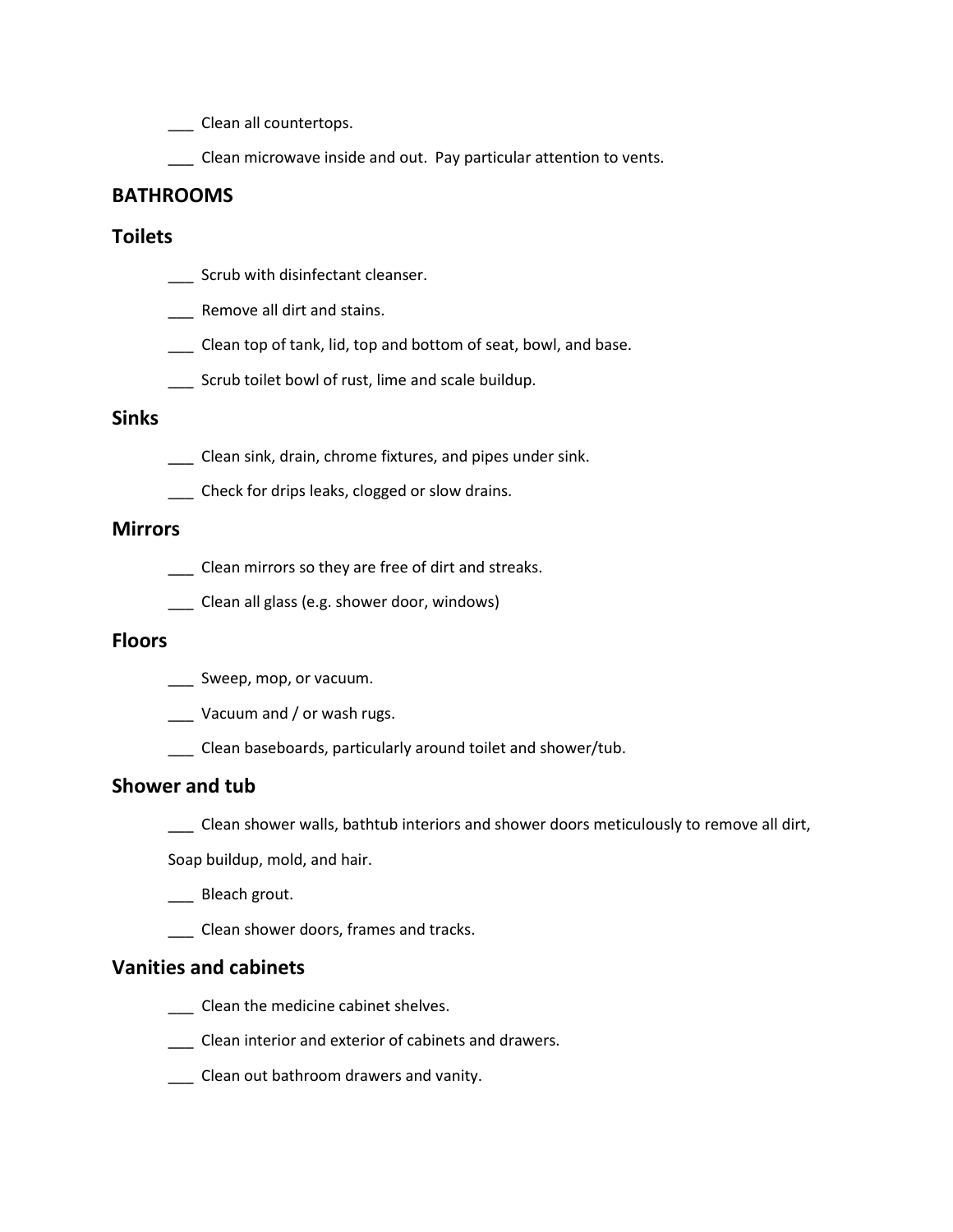\_\_\_ Replace missing or broken towel racks and paper holders.

# **Lights, ceiling, and ventilation**

- \_\_\_ Clean vent fan cover.
- \_\_\_ Remove exposed bulbs (be sure they are cold), clean and replace after they are dry.
- \_\_\_ Wash walls and ceilings.
- \_\_\_ Clean light fixtures.
- **EXECUTE:** Replace any burned out bulbs.

# **Bedrooms**

- \_\_\_ Vacuum carpet thoroughly.
- \_\_\_ Clean light fixtures and ceiling fans. Remove any dead bugs/dirt from light fixtures.
- \_\_\_ Clean and replace bulbs, as necessary.
- \_\_\_ Clean closets, wipe down shelves.
- Dust heating/cooling vents.

# **Windows and doors**

- \_\_\_ Wash windows inside and out, clean tracks and screens.
- \_\_\_ Clean all blinds, window dressings, and hardware.
- \_\_\_ Close all windows and lock
- Wipe down window sills.
- \_\_\_ Remove all unauthorized locking bedroom door knobs installed by Tenants.

#### **Laundry area**

- \_\_\_ Sweep and mop the floor.
- Wash down walls and doors.
- \_\_\_ Clean baseboard and door frames.
- \_\_\_ Clean light fixtures. Remove any dead bugs/dirt from light fixtures.
- \_\_\_ Clean and replace bulbs, as necessary.
- \_\_\_ Wash windows inside and out, clean tracks and screens.
- \_\_\_ Clean all blinds, window dressings, and hardware.
- \_\_\_ If the washer and dryer belong to the unit: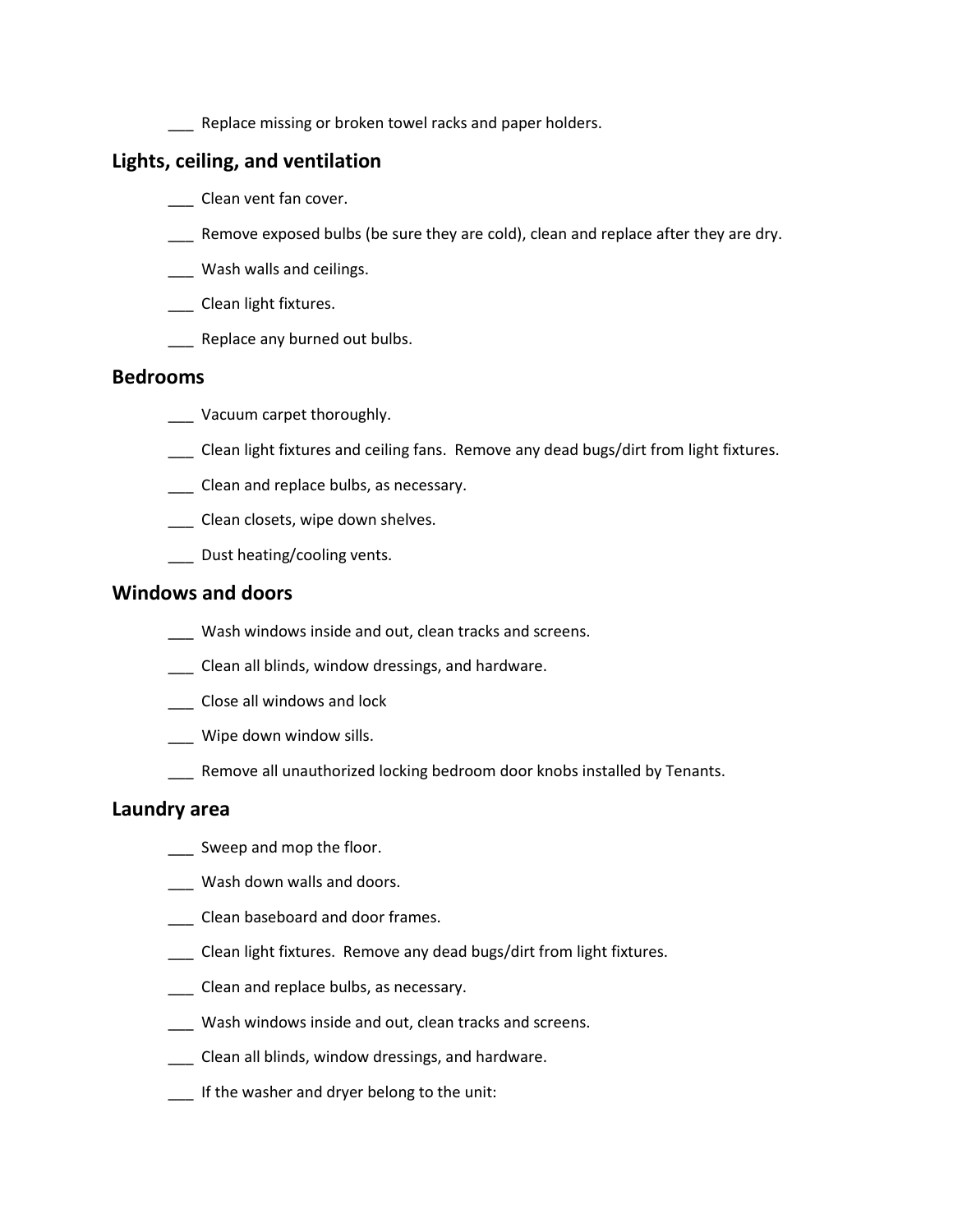- Wash down tops and sides of both appliances.
- Clean inside washer lid, particularly around soap dispenser.
- Clean dryer lint filter.

# **Living areas and hallways**

- \_\_\_ Vacuum carpet thoroughly.
- \_\_\_ Clean closets inside and out.
- \_\_\_ Dust air vents thoroughly.
- \_\_\_ Clean light fixtures and ceiling fans. Remove any dead bugs/dirt from light fixtures.
- \_\_\_ Clean and replace bulbs, as necessary.
- Wash windows inside and out, clean tracks and screens.
- \_\_\_ Clean all blinds, window dressings, and hardware.

#### **Exterior**

- Neatly mow the entire lawn.
- \_\_\_ Edge around driveway, walkways, patios, etc.
- \_\_\_ Trim around foundations, flower beds, shrubs, and fences.
- Rake grass clippings and leaves.
- Remove weeds and dead plants from flower beds.
- **\_\_\_** Remove all trash, debris, and animal droppings.
- \_\_\_ Fill, level, and seed any holes from pets. Repair any other damage caused by pets or

People.

- \_\_\_ Prune trees and shrubs.
- Clean all exterior light fixtures, to include removing dead bugs.
- Clean light bulbs and replace as necessary.
- \_\_\_ Sweep patios, balconies, storage units.

### **Garage and storage**

- **\_\_\_** Remove all items, garbage, boxes, and debris.
- \_\_\_ Sweep out or vacuum.
- \_\_\_ Sweep between wall studs and around garage doors to remove cobwebs, debris, and dirt.
- \_\_\_ Clean cobwebs from walls and rafters.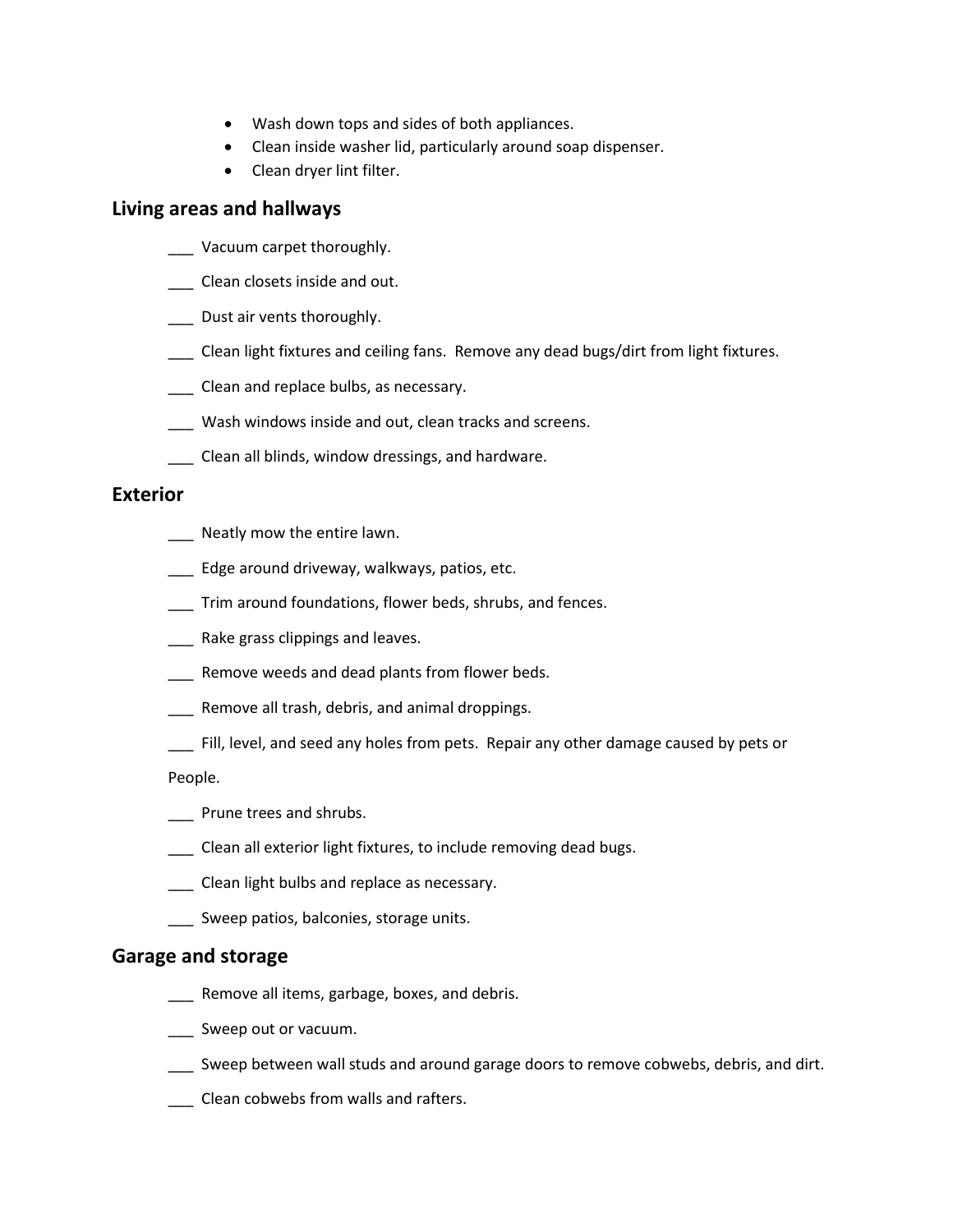- \_\_\_ Clean out all closets, storage spaces, and shelves.
- \_\_\_ Clean light bulbs and replace bulbs, as necessary.
- \_\_\_ Clean light switch and outlet covers.

# **Driveway**

- \_\_\_ Sweep entire driveway.
- \_\_\_ Clean up oil stains.
- \_\_\_ Haul away garbage. Do not leave trash, personal items, or furniture.

# **Estimated cost of cleaning or repairs**

The below table is provided as a guide. It lists common cleaning and repair charges and an estimated cost for each one. Actual costs may vary.

| Clean appliance                       | \$75 per appliance        |
|---------------------------------------|---------------------------|
| Replace missing/burned out bulbs      | $$5 + each$               |
| Light globe replacement               | \$50 each                 |
| Sweep, mop, or vacuum floor           | \$15 - \$25 per room      |
| Replace stove drip pans               | \$30                      |
| Clean a full bathroom                 | \$100                     |
| Wash windows                          | \$25 per hour             |
| Replace stained or broken toilet seat | \$30                      |
| Replace miniblinds                    | \$50-\$100                |
| Patch fist-sized hole in drywall      | \$50-\$75                 |
| Paint a single wall                   | \$75 and up               |
| Dispose of abandoned furniture        | \$75-\$100 per truck load |
| Mow lawn, weed                        | \$50 per hour             |
| Damaged exterior door                 | $$200$ and up             |
| Damaged interior door                 | \$75 and up               |
| Pet damaged carpet                    | $$3 + per square foot$    |
| Lost or broken garage door remote     | \$40                      |
| Lost or broken window screen          | \$50 and up               |
| Change locks, door knobs              | \$40 per door             |
| Replace light fixture                 | \$75                      |
| Repair burns in laminate countertop   | \$125                     |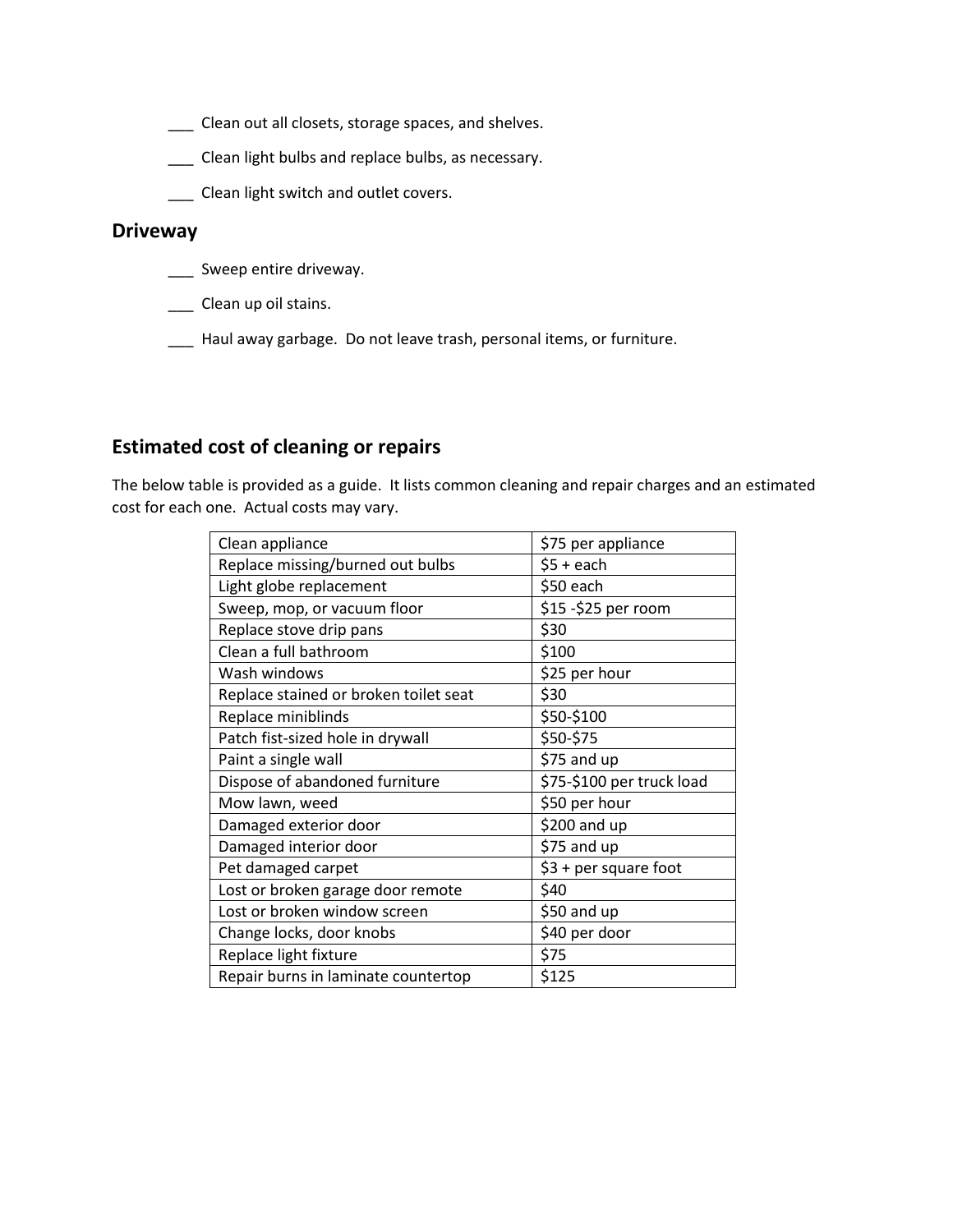# **What is ordinary wear-and-tear?**

A standard definition of ordinary wear-and-tear is "Deterioration which occurs based upon the use of which the rental unit is intended and without negligence, carelessness, accident, or misuse, or abuse of the premises or contents by the Tenant or members of his household, guests or invitees."

In other words, ordinary wear-and-tear is the natural and gradual deterioration of a rental overtime, which results from a Tenant's normal use. For example, it is normal for carpeting or paint to wear out in the normal course of living. Carpets become threadbare, and paint peels and cracks. Even the most responsible Tenant can't prevent the aging process.

Also, a court won't hold a Tenant responsible for damage arising from using the rental in a normal way. For instance, an Illinois owner held back part of a security deposit to pay for repair of nail holes left behind by a Tenant who had hung some pictures. The Tenant sued to get back his full security deposit The Illinois court said the nail holes were the result of ordinary wear-and-tear. After all, hanging pictures is a normal part of living.

# **What is not ordinary wear-and-tear?**

A Landlord can make a Tenant pay for damages if the Tenant accelerated the aging process or didn't use the rental in a normal way. A Carpet worn from people walking on it is something you have to expect. But a Tenant who cuts a hole in the carpet, spills paint, or leaves heavy traffic patterns from dirty work boots may be held responsible for the damage.

| Wear-and-tear                                        | Damages                                              |
|------------------------------------------------------|------------------------------------------------------|
| Peeling or cracked paint                             | Drawing on the walls (e.g., murals)                  |
| Worn enamel in old bathtub                           | Chipped and broken enamel in bathtub                 |
| Worn or cracked linoleum in place where              | Holes in linoleum from Tenant's dragging             |
| appliances had been                                  | furniture or other items across the floor.           |
| Carpet worn thin by people walking on it             | Holes in carpet, carpet damaged by rust and          |
|                                                      | mildew stains from Tenant's plant containers         |
| Cracked window pane due to faulty foundation         | Broken window caused by resident slamming            |
| and settling of building / dirty or faded window     | window shut                                          |
| Small piece of wall plaster chipped                  | Large chunk of plaster ripped out of wall            |
| Faded tile / Paint faded on kitchen walls            | Painted over kitchen or bathroom tile                |
| Corner or piece of wallpaper coming lose because     | Wallpaper missing where Tenant tore it off the       |
| the glue has aged                                    | wall                                                 |
| Door sticks in humidity / sliding closet doors stick | Sliding closet doors off track because track is bent |
| Faded lampshade                                      | Torn window shade                                    |
| Fire damage due to faulty wiring                     | Walls burned in kitchen from burner turned too       |
|                                                      | high when pot is on the stove                        |
| Sink drainage slow because of old pipe system        | Toilet backed up because Tenant flushed              |
|                                                      | inappropriate debris down it                         |
| Floors need a new coat of varnish                    | Floors gouged when moving furniture                  |
| Shower rod somewhat rusted                           | Shower rod missing                                   |
| Grouting in bathroom tile loose                      | Intentional removal of grout or tile in bathroom /   |
|                                                      | kitchen                                              |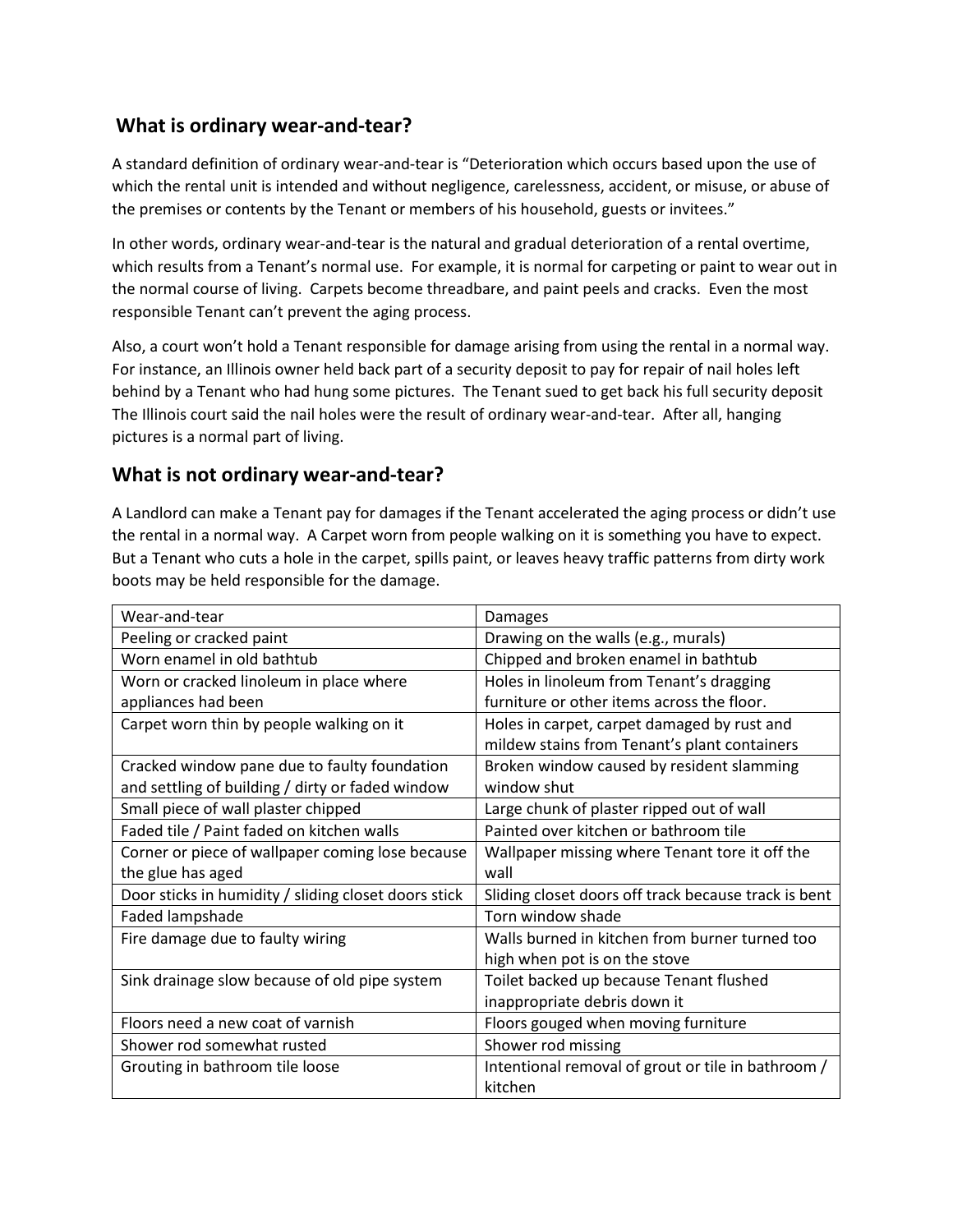# **Three types of Tenant damages**

There are three basic types of damages Tenants are responsible for.

They are:

- Negligence. This is when a Tenant does something carelessly, knowing it may cause damage. For example, a Tenant allows his young daughter to play with nail polish on the living room carpet and she spills it, causing a permanent stain. Another example would be a Tenant failing to report a broken window. Even if the window break was not the Tenant's fault, their failure to report it to the Property Manager could result in weather entering the home and damaging the window sill, walls, or flooring.
- Abuse/misuse. If the Tenant knowingly or deliberately mistreats the property, or uses it for the wrong purposes, the damage caused is abuse or misuse, not ordinary wear-and-tear. For example, did the tenant slide furniture over the unprotected floor, causing gouges? Did the Tenant discolor the bathtub by using to dye fabrics? Was the Tenant an artist who failed to cover the floor while painting, leaving permanent stains on the carpet/floor? Did the tenant paint the walls of the apartment black?
- Accident. Damage is sometimes caused by pure mistake. The Tenant drops a heavy planter and cracks the tile floor. The Tenant is cleaning a light fixture and if falls and breaks. The Tenant accidentally leaves the bathtub faucet on, flooding part of the apartment and staining wood floors and carpeting. Even though the Tenant didn't purposely damage your property, they are still responsible for it and the Property Manager is legally authorized to withhold the cost of repair from the security deposit.

# **Other factors to consider**

In evaluating whether apartment damage exceeds ordinary wear-and-tear, there are some other factors to keep in mind. They include:

- Extent of damage. The exact type of damage may be as important as the extent of the damage when evaluation whether it's ordinary wear-and-tear or not. For example, two or three nail holes in a wall may be considered ordinary wear-andtear. But dozens of nail holes may be considered abuse. A few scratches on a wood floor are unavoidable. But a missing wood plank is negligence or abuse
- Length of residence. Certain things wear out over time. But over how long? The ordinary wear-and-tear on an apartment from a Tenant who's lived there only a short time should be considerably less than that of a Tenant who's lived there for a long time. Say you installed new carpet before renting an apartment. It may be reasonable to expect there if a Tenant lives there 10 years before moving out, everyday usage would leave it somewhat damaged. But if a Tenant moves our after only three months and the carpet is ripped and stained,